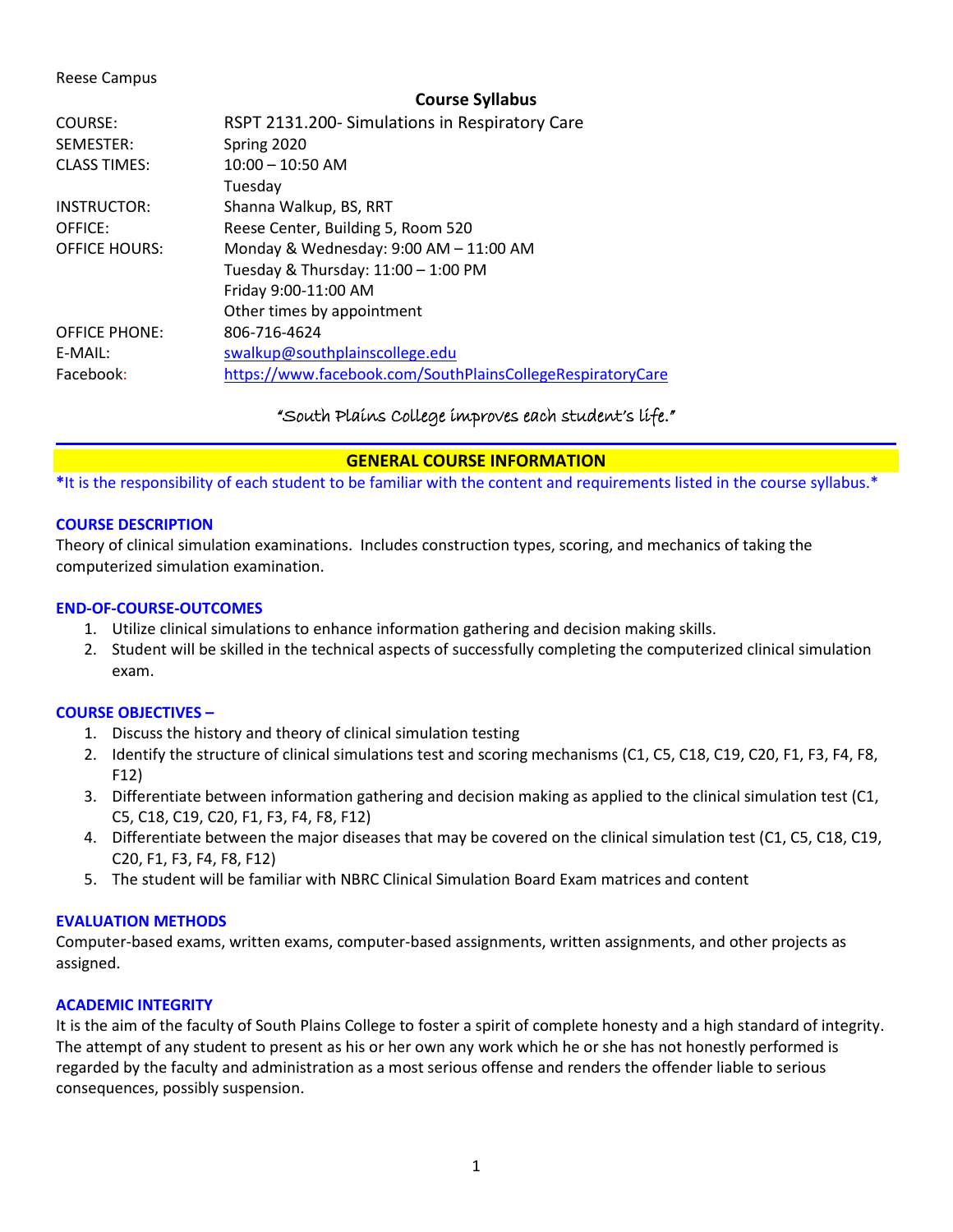**Cheating** - Dishonesty of any kind on examinations or on written assignments, illegal possession of examinations, the use of unauthorized notes during an examination, obtaining information during an examination from the textbook or from the examination paper of another student, assisting others to cheat, alteration of grade records, illegal entry or unauthorized presence in the office are examples of cheating. Complete honesty is required of the student in the presentation of any and all phases of coursework. This applies to quizzes of whatever length, as well as final examinations, to daily reports and to term papers.

**Plagiarism** - Offering the work of another as one's own, without proper acknowledgment, is plagiarism; therefore, any student who fails to give credit for quotations or essentially identical expression of material taken from books, encyclopedias, magazines and other reference works, or from themes, reports or other writings of a fellow student, is guilty of plagiarism.

## **BLACKBOARD**

Blackboard is an e-Education platform designed to enable educational innovations everywhere by connecting people and technology. This educational tool will be used in this course throughout the semester.

## **FACEBOOK**

The Respiratory Care Program has a Facebook page at <https://www.facebook.com/SouthPlainsCollegeRespiratoryCare>. In addition to the South Plains College website, this Facebook page will be used to keep students up-to-date on program activities, weather delays, South Plains College announcements and will help with program recruitment. "Liking" the Respiratory Care Program Facebook page is not mandatory, nor is personal Facebook accounts, in order to access this page.

## **SCANS and FOUNDATION SKILLS**

Refer also to Course Objectives. Scans and Foundation Skills attached

# **SPECIFIC COURSE INFORMATION**

#### **TEXT AND MATERIALS**

Students are required to obtain the following:



**Persing, Gary. Respiratory Care Exam Review. 5th Ed. (2019). ISBN: 978-0323553681 NBRC Clinical Simulations Examination Detailed Content Outline**

#### **EVALUATION METHODS**

- 1. Unit Examinations
- 2. Assignments
- 3. Class Participation
- 4. Final Examination

# **ATTENDANCE POLICY**

#### **Class Attendance**

Students are expected to attend all classes in order to be successful in a course. The student may be administratively withdrawn from the course when absences become excessive as defined in the course syllabus.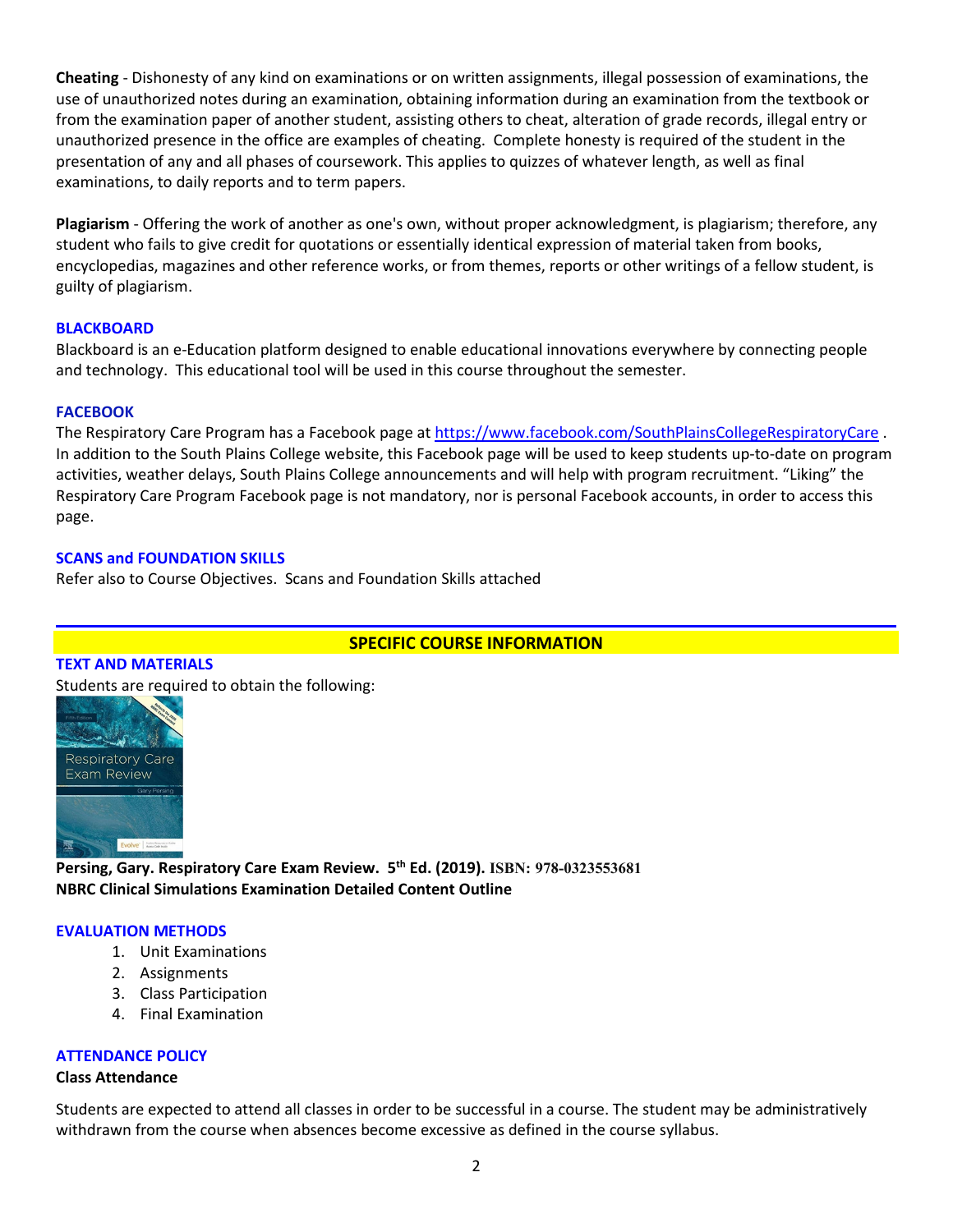When an unavoidable reason for class absence arises, such as illness, an official trip authorized by the college or an official activity, the instructor may permit the student to make up work missed. It is the student's responsibility to complete work missed within a reasonable period of time as determined by the instructor. Students are officially enrolled in all courses for which they pay tuition and fees at the time of registration. Should a student, for any reason, delay in reporting to a class after official enrollment, absences will be attributed to the student from the first class meeting.

Students who enroll in a course but have "Never Attended" by the official census date, as reported by the faculty member, will be administratively dropped by the Office of Admissions and Records. A student who does not meet the attendance requirements of a class as stated in the course syllabus and does not officially withdraw from that course by the official census date of the semester, may be administratively withdrawn from that course and receive a grade of "X" or "F" as determined by the instructor. Instructors are responsible for clearly stating their administrative drop policy in the course syllabus, and it is the student's responsibility to be aware of that policy.

It is the student's responsibility to verify administrative drops for excessive absences through MySPC using his or her student online account. If it is determined that a student is awarded financial aid for a class or classes in which the student never attended or participated, the financial aid award will be adjusted in accordance with the classes in which the student did attend/participate and the student will owe any balance resulting from the adjustment.

Regular attendance is necessary to successfully meet the course objectives. The student is responsible for all class work covered during absences from class. Students are expected to be in class, on time. A student is tardy if he/she arrives more than 5 minutes after class begins. If a student is tardy to class three times, it will be counted as one absence. It is the student's responsibility to inform the instructor of the reason for an absence and to do so in a timely fashion. A student may be administratively withdrawn from the course if he/she has more than **three** absences from class and the instructor determines the student is unable to successfully meet the course objectives.

Students who are tardy are asked to respect their peers and enter the classroom quietly in order not to disrupt the class. Students who are late to a class starting with an examination will not be given additional time to complete the exam. The exam will be finished when the last on-time student has completed.

# **ASSIGNMENT POLICY**

Students are expected to maintain a reading schedule at home to keep current with classroom discussions. Late assignments will not be accepted.

1. In order to practice for the clinical simulation exam, the student will complete 10 assigned clinical simulation modules. Grade reports for each simulation must be printed to receive credit. Simulations may be completed more than once to achieve the highest grade possible. Grade reports are due no later 4/24/20.

#### **COMPUTER USAGE**

As computer technology in the field of health occupations continues to become more popular, computers will be used in this course for several assignments. All students have access to computers and printers on the South Plains College campus. Students will be expected to utilize computers to access assignments and classroom resources. All registered students are supplied with a working email account from South Plains College. In order to take exams, students must have their user name and password.

# **ALL STUDENTS ARE EXPECTED TO KNOW THEIR SPC STUDENT USER NAME AND PASSWORD.**

#### **COMPUTER LAB USAGE**

The computer lab(s) on any campus may be used by students during scheduled open hours or as assigned by an instructor. Printer paper will not be provided for students to print materials but students may seek assistance from faculty or staff to request lab paper from the college if needed. Lack of computer lab paper is not an excuse for not having homework assignments, skills lab sheets, or any other required documents. Students should come prepared for class.

#### **CLASS PARTICIPATION**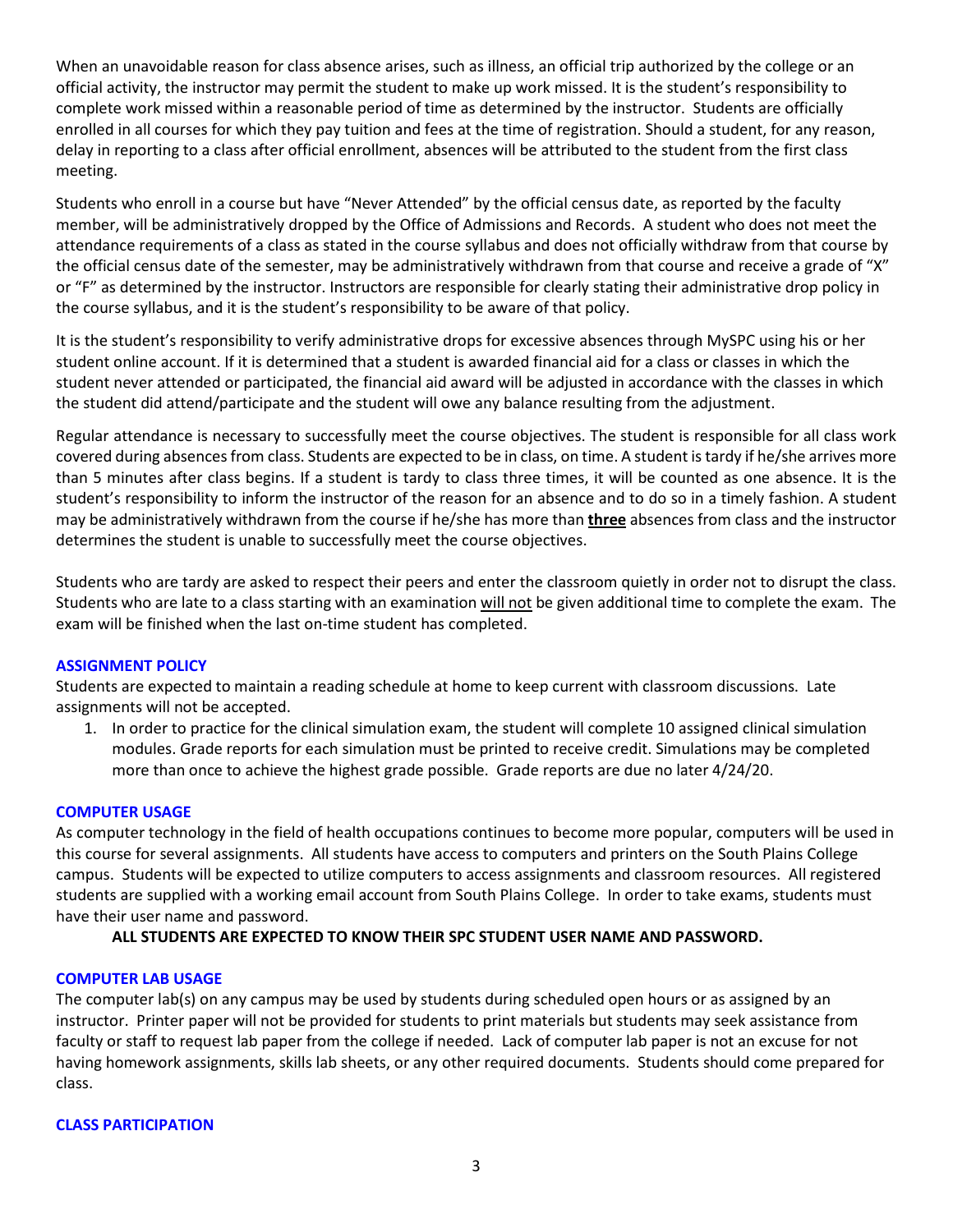Students will receive a daily grade for class participation. Students will be able to drop one of their lowest class participation grades. The participation is determined by: Attendance & RT Board Review Participation

## **UNIT EXAMS**

Each unit exam will consist of computerized clinical simulations. In order to prepare for the actual board exam, there will be a time limit on the exam. No calculators may be used on any exams in this class. Details will be covered in class.

| <b>Raw Score</b> | <b>Adjusted Score</b> |
|------------------|-----------------------|
| 90-100           | 100%                  |
| 80-89            | 94%                   |
| 70-79            | 88%                   |
| 61-69            | 82%                   |
| 50-60            | 75%                   |
| < 50             | Actual score          |

The following is the guideline for the adjusted score on unit exams:

# **FINAL EXAMINATION**

The NBRC Clinical Simulation Exam (CSE)-SAE will be purchased from Applied Measurement Professionals from fees the students paid to SPC during registration this semester. The NBRC self-assessment examination will be administered under conditions similar to actual testing conditions. No calculator may be used on final exam. The testing date is Friday May 1st from 9:00 AM to 12:00 PM in Building 5 computer lab. There will be no make-up for the final examination.

The following is the guideline for the adjusted score for the CSE-SAE:

| <b>Raw Score</b> | <b>Adjusted Score</b> |
|------------------|-----------------------|
| 80-100           | 100%                  |
| 70-79            | 90%                   |
| 61-69            | 80%                   |
| 55-60            | 75%                   |
| $<$ 55           | Actual score          |

#### **GRADING POLICY**

Grades in this course will be determined using the following criteria:

| Exams                      | 39% |
|----------------------------|-----|
| Assignments                | 20% |
| <b>Class Participation</b> | 11% |
| <b>Final Examination</b>   | 30% |

|    | $A = 90 - 100$ |
|----|----------------|
|    | $B = 80 - 89$  |
|    | $C = 75 - 79$  |
| D= | 65-74          |
| F= | < 65           |

Make-up exams will not be given.

# **Successful completion of this course requires:**

1. A final grade of 'C' (75%) or better.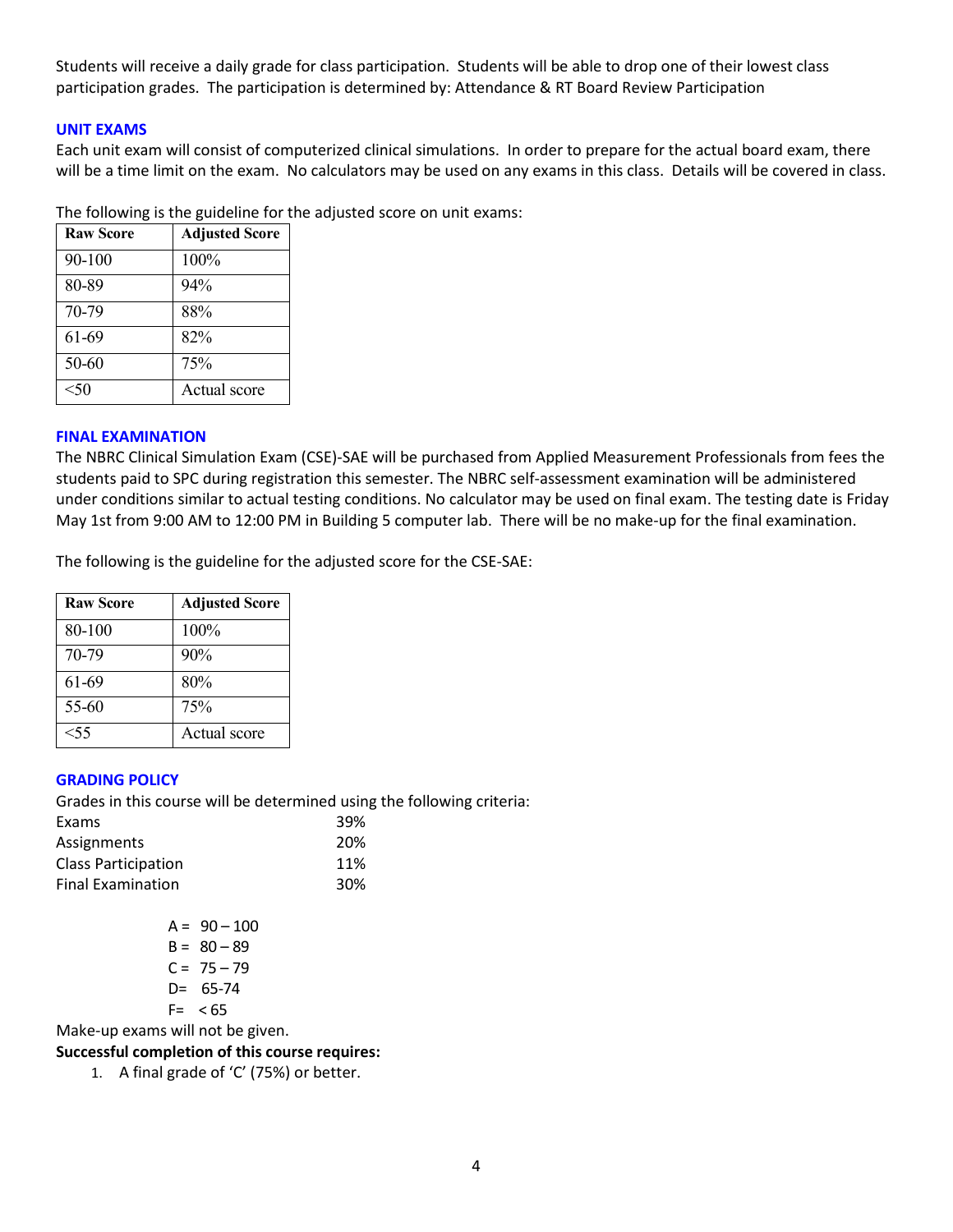#### **CONFERENCES**

If at any time a student is not satisfied with their overall performance, he/she is encouraged to schedule an appointment with the DCE. If necessary, a plan can be developed to help the student improve in their areas of weakness.

### **REMEDIATION**

Please refer to the 2019-2020 Respiratory Care Program student handbook for the remediation policy for exams and clinical competencies.

### **COMMUNICATION POLICY**

Electronic communication between instructor and students in this course will utilize the South Plains College "My SPC", REMIND and email systems. Instructor will not initiate communication using private email accounts. Students should regularly check blackboard for specific clinical assignments/announcements.

If necessary, students may contact me on my personal cell phone between the hours 8:00 am-8:30 pm M-F. On the weekends/holidays, please do not contact me before 10:00 am and after 6:00 pm. If you need to reach me after the hours listed, please send a message or an email to my SPC email. If you will be absent from clinic, do not contact me on my personal cell phone.

## **CAMPUS CARRY**

Texas Senate Bill - 11 (Government Code 411.2031, et al.) authorizes the carrying of a concealed handgun in South Plains College buildings only by persons who have been issued and are in possession of a Texas License to Carry a Handgun. Qualified law enforcement officers or those who are otherwise authorized to carry a concealed handgun in the State of Texas are also permitted to do so. Pursuant to Penal Code (PC) 46.035 and South Plains College policy, license holders may not carry a concealed handgun in restricted locations. For a list of locations and Frequently Asked Questions, please refer to the Campus Carry page at: <http://www.southplainscollege.edu/campuscarry.php>

Pursuant to PC 46.035, the open carrying of handguns is prohibited on all South Plains College campuses. Report violations to the College Police Department at 806-716-2396 or 9-1-1.

#### **PREGNANCY ACCOMMODATIONS STATEMENT**

If you are pregnant, or have given birth within six months, Under Title IX you have a right to reasonable accommodations to help continue your education. To [activate](http://www.southplainscollege.edu/employees/manualshandbooks/facultyhandbook/sec4.php) accommodations you must submit a Title IX pregnancy accommodations request, along with specific medical documentation, to the Director of Health and Wellness. Once approved, notification will be sent to the student and instructors. It is the student's responsibility to work with the instructor to arrange accommodations. Contact the Director of Health and Wellness at 806-716-2362 or [email](http://www.southplainscollege.edu/employees/manualshandbooks/facultyhandbook/sec4.php) [cgilster@southplainscollege.edu](mailto:cgilster@southplainscollege.edu) for assistance.

#### **STUDENT CONDUCT**

Rules and regulations relating to the students at South Plains College are made with the view of protecting the best interests of the individual, the general welfare of the entire student body and the educational objectives of the college. As in any segment of society, a college community must be guided by standards that are stringent enough to prevent disorder, yet moderate enough to provide an atmosphere conducive to intellectual and personal development. A high standard of conduct is expected of all students. When a student enrolls at South Plains College, it is assumed that the student accepts the obligations of performance and behavior imposed by the college relevant to its lawful missions, processes and functions. Obedience to the law, respect for properly constituted authority, personal honor, integrity and common sense guide the actions of each member of the college community both in and out of the classroom. Students are subject to federal, state and local laws, as well as South Plains College rules and regulations. A student is not entitled to greater immunities or privileges before the law than those enjoyed by other citizens. Students are subject to such reasonable disciplinary action as the administration of the college may consider appropriate, including suspension and expulsion in appropriate cases for breach of federal, state or local laws, or college rules and regulations.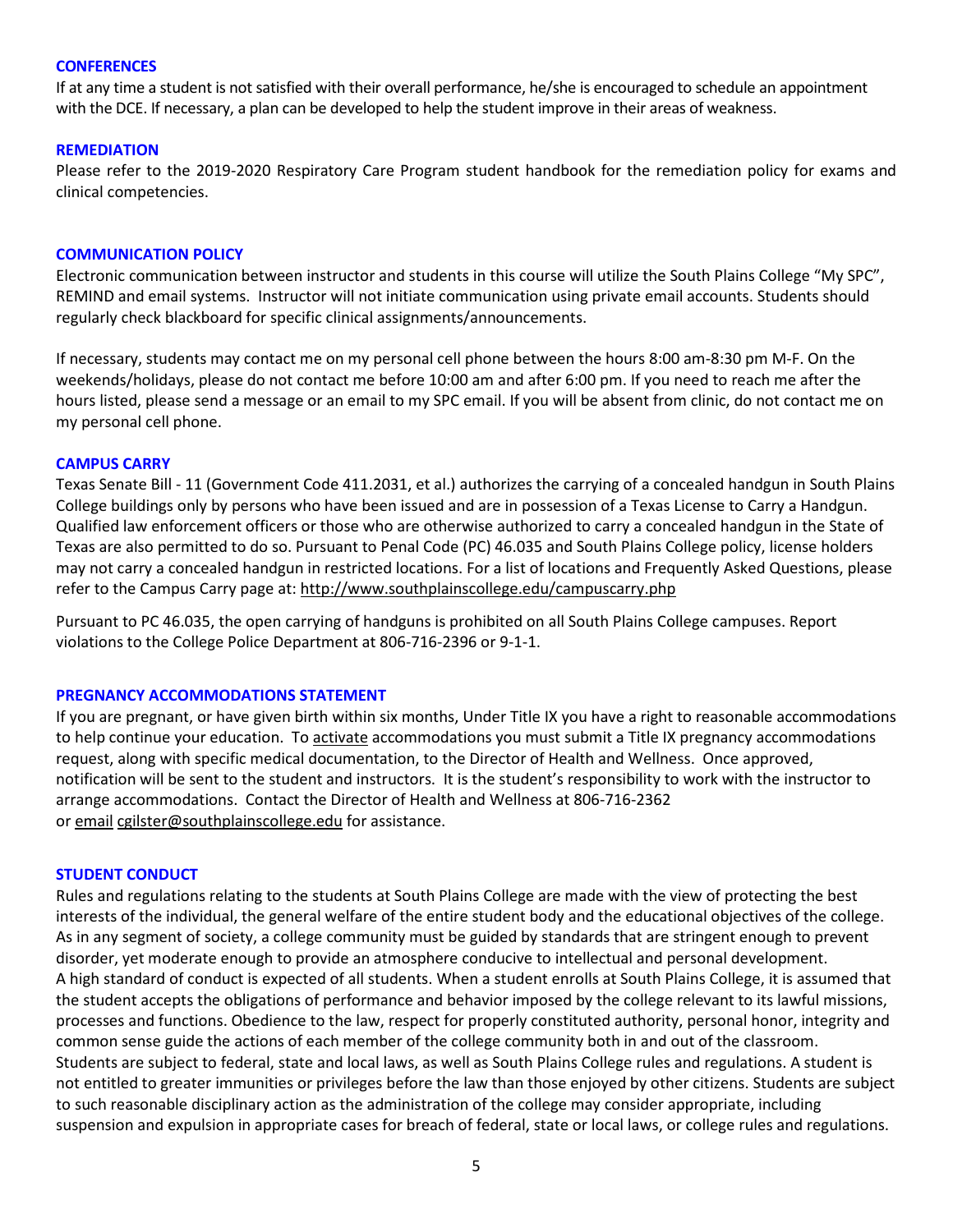This principle extends to conduct off-campus which is likely to have adverse effects on the college or on the educational process which identifies the offender as an unfit associate for fellow students.

Any student who fails to perform according to expected standards may be asked to withdraw. Rules and regulations regarding student conduct appear in the current Student Guide.

http://catalog.southplainscollege.edu/content.php?catoid=49&navoid=1321

# **SPECIAL REQUIREMENTS (\* Read Carefully-Cell Phone, Pagers, and other Electronic Devices)**

Cell phones distract from the learning environment. For this reason, they should be turned off and put away out of view upon entering the classroom. If you must carry a pager or phone to class for emergency purposes, please see me in advance. If you bring a laptop to class, it should not be used for purposes other than taking notes in class. You may not record lectures in this class.

## **COURSE DISCLAIMER**

In order to better prepare students for a career in Respiratory Care profession, there will be times during this course where students will be exposed to training scenarios and situations that will be unpleasant to the average college student. If the student does not feel they can tolerate this type of learning environment, they should discuss this with me immediately before continuing the course.

# **CHANGES and AMENDMENTS TO SYLLABUS**

The program director or clinical coordinator reserves the right to make reasonable changes to the syllabus at any time during the semester. If this occurs, the students will be notified and furnished a copy of all applicable changes or amendments.

## **COURSE OUTLINE**

| Unit 1<br><b>Test Taking Skills</b><br>Cover NBRC Detailed Content Outline and new guidelines<br>for exam | Lecture: $1/21$          |                                        |
|-----------------------------------------------------------------------------------------------------------|--------------------------|----------------------------------------|
| Unit $2$<br><b>Obstructive Diseases</b>                                                                   | Lecture: $1/28$ ,<br>2/4 | Exam 1<br>2/11                         |
| Unit 3<br>Trauma                                                                                          | Lecture: $2/18$          | Exam 2<br>2/25                         |
| Unit $4$<br>Neurological/Neuromuscular Diseases                                                           | Lecture: $3/3$           | Exam 3<br>3/10                         |
| Unit $5$<br>Adult/Medical/Surgical                                                                        | Lecture: 3/24            | Exam 4<br>3/31                         |
| Unit 6<br>Pediatric/Neonatal                                                                              | Lecture: 4/7             | Exam 5<br>4/14                         |
| Unit $7$<br>Cardiovascular                                                                                | Lecture: 4/21            | Exam 6<br>4/28                         |
| <b>Final Exam</b><br><b>CSE-SAE Examination</b>                                                           |                          | 5/1<br>0900 Building 5<br>computer lab |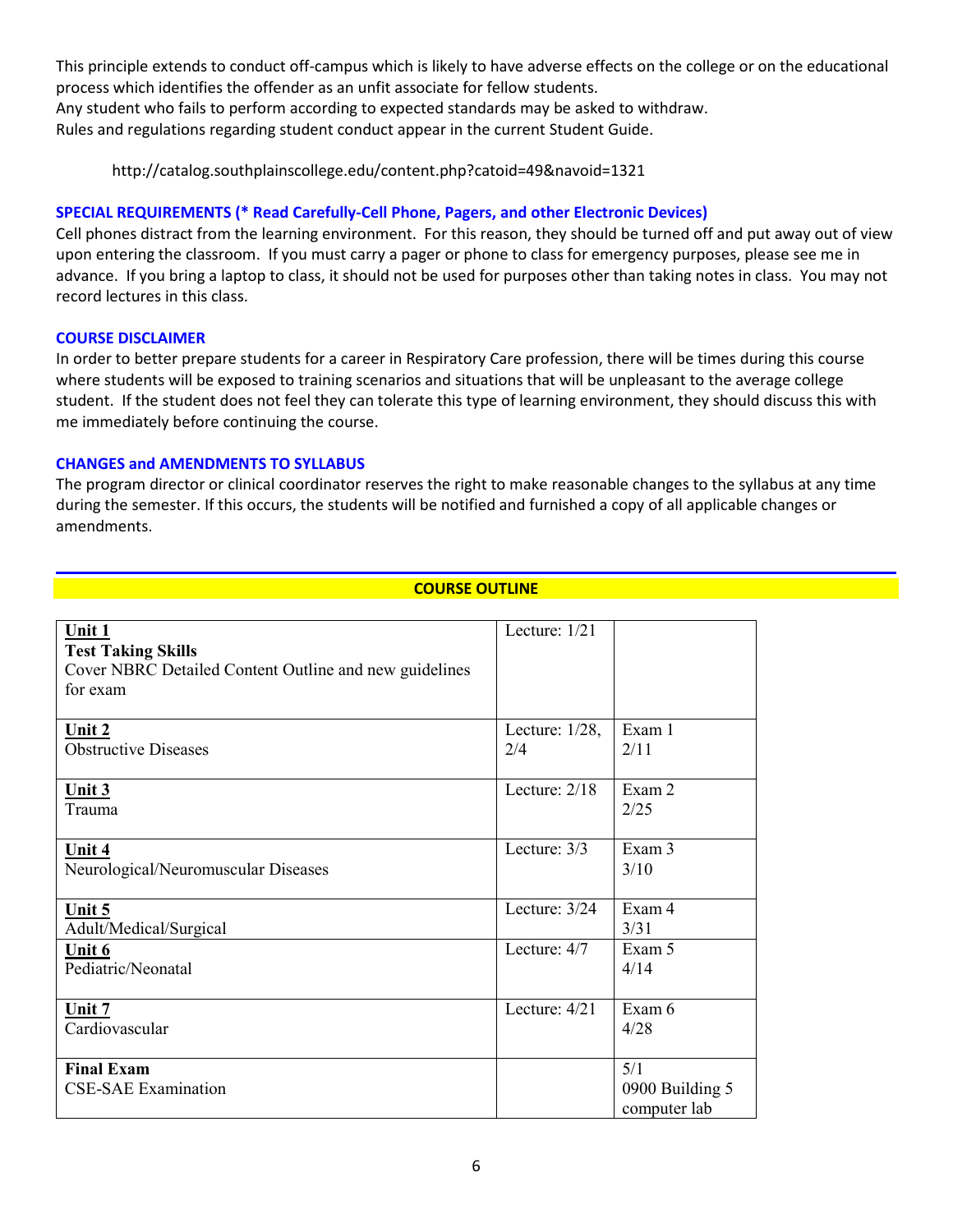### **ACCOMMODATIONS**

#### **DIVERSITY STATEMENT**

In this class, the teacher will establish and support an environment that values and nurtures individual and group differences and encourages engagement and interaction. Understanding and respecting multiple experiences and perspectives will serve to challenge and stimulate all of us to learn about others, about the larger world and about ourselves. By promoting diversity and intellectual exchange, we will not only mirror society as it is, but also model society as it should and can be.

### **DISABILITIES STATEMENT**

Students with disabilities, including but not limited to physical, psychiatric, or learning disabilities, who wish to request accommodations in this class should notify the Disability Services Office early in the semester so that the appropriate arrangements may be made. In accordance with federal law, a student requesting accommodations must provide acceptable documentation of his/her disability to the Disability Services Office. For more information, call or visit the Disability Services Office at Levelland (Student Health & Wellness Office) 806-716-2577, Reese Center (Building 8) 806- 716-4675, or Plainview Center (Main Office) 806-716-4302 or 806-296-9611.

#### **NON-DISCRIMINATION STATEMENT**

South Plains College does not discriminate on the basis of race, color, national origin, sex, disability or age in its programs and activities. The following person has been designated to handle inquiries regarding the non-discrimination policies: Vice President for Student Affairs, South Plains College, 1401 College Avenue, Box 5, Levelland, TX 79336. Phone number 806-716-2360.

# **FOUNDATION SKILLS**

## **BASIC SKILLS–Reads, Writes, Performs Arithmetic and Mathematical Operations, Listens and Speaks**

F-1 Reading–locates, understands, and interprets written information in prose and in documents such as manuals, graphs, and schedules.

F-2 Writing–communicates thoughts, ideas, information and messages in writing and creates documents such as letters, directions, manuals, reports, graphs, and flow charts.

F-3 Arithmetic–performs basic computations; uses basic numerical concepts such as whole numbers, etc.

- F-4 Mathematics–approaches practical problems by choosing appropriately from a variety of mathematical techniques.
- F-5 Listening–receives, attends to, interprets, and responds to verbal messages and other cues.

F-6 Speaking–organizes ideas and communicates orally.

# **THINKING SKILLS–Thinks Creatively, Makes Decisions, Solves Problems, Visualizes and Knows How to Learn and Reason**

F-7 Creative Thinking–generates new ideas.

F-8 Decision-Making–specifies goals and constraints, generates alternatives, considers risks, evaluates and chooses best alternative.

F-9 Problem Solving–recognizes problems, devises and implements plan of action.

F-10 Seeing Things in the Mind's Eye–organizes and processes symbols, pictures, graphs, objects, and other information.

F-11 Knowing How to Learn–uses efficient learning techniques to acquire and apply new knowledge and skills.

F-12 Reasoning–discovers a rule or principle underlying the relationship between two or more objects and applies it when solving a problem.

# **PERSONAL QUALITIES–Displays Responsibility, Self-Esteem, Sociability, Self-Management, Integrity and Honesty**

F-13 Responsibility–exerts a high level of effort and perseveres towards goal attainment.

F-14 Self-Esteem–believes in own self-worth and maintains a positive view of self.

F-15 Sociability–demonstrates understanding, friendliness, adaptability, empathy and politeness in group settings.

F-16 Self-Management–assesses self accurately, sets personal goals, monitors progress and exhibits self-control.

F-17 Integrity/Honesty–chooses ethical courses of action.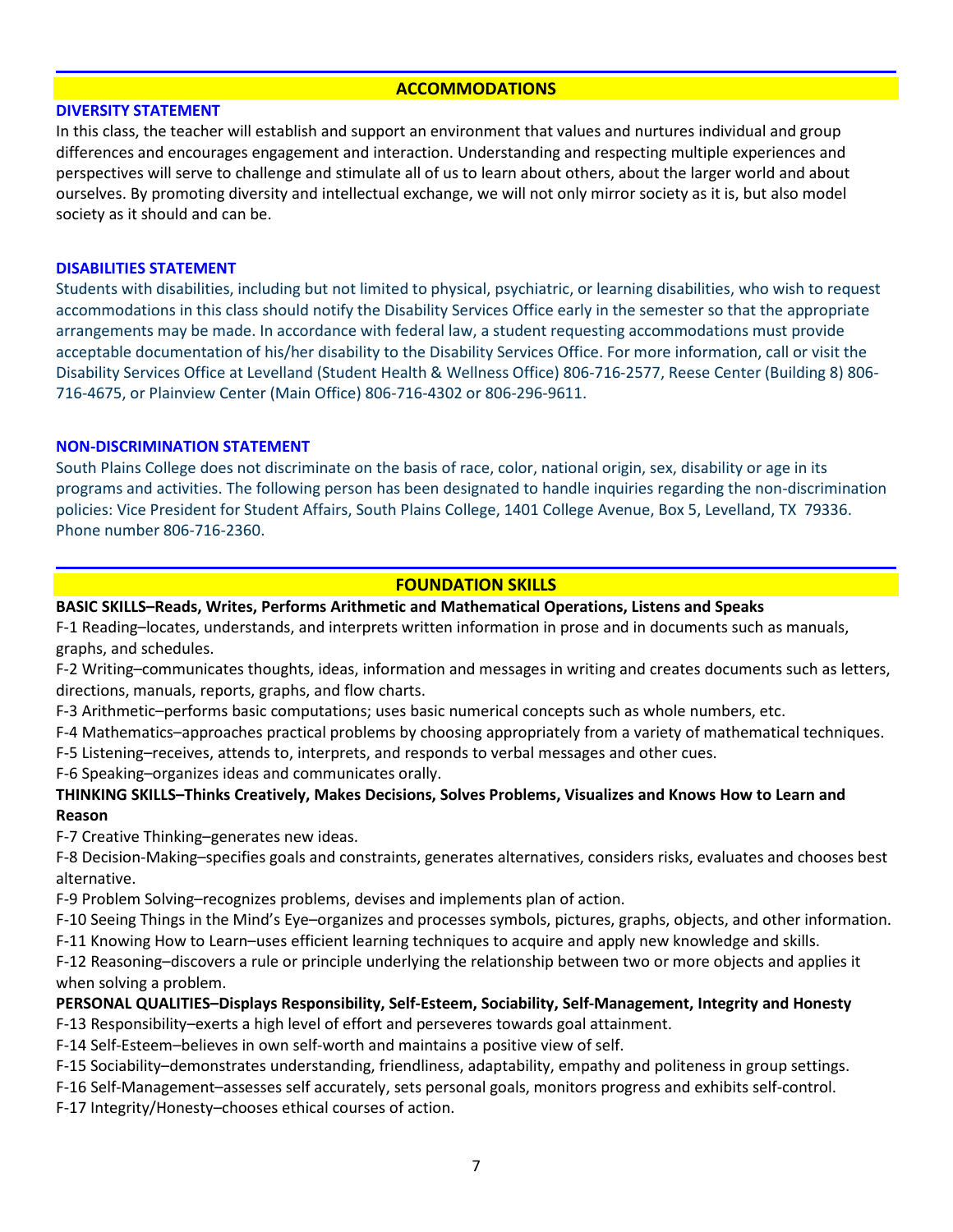# **SCANS COMPETENCIES**

C-1 **TIME** - Selects goal - relevant activities, ranks them, allocates time, prepares and follows schedules.

C-2 **MONEY** - Uses or prepares budgets, makes forecasts, keeps records and makes adjustments to meet objectives.

C-3 **MATERIALS AND FACILITIES** - Acquires, stores, allocates, and uses materials or space efficiently.

C-4 **HUMAN RESOURCES** - Assesses skills and distributes work accordingly, evaluates performances and provides feedback.

# **INFORMATION - Acquires and Uses Information**

C-5 Acquires and evaluates information.

- C-6 Organizes and maintains information.
- C-7 Interprets and communicates information.
- C-8 Uses computers to process information.

# **INTERPERSONAL–Works With Others**

C-9 Participates as member of a team and contributes to group effort.

C-10 Teaches others new skills.

C-11 Serves Clients/Customers–works to satisfy customer's expectations.

C-12 Exercises Leadership–communicates ideas to justify position, persuades and convinces others, responsibly challenges existing procedures and policies.

C-13 Negotiates-works toward agreements involving exchanges of resources; resolves divergent interests.

C-14 Works With Diversity–works well with men and women from diverse backgrounds.

# **SYSTEMS–Understands Complex Interrelationships**

C-15 Understands Systems–knows how social, organizational, and technological systems work and operates effectively with them.

C-16 Monitors and Corrects Performance–distinguishes trends, predicts impacts on system operations, diagnoses systems performance and corrects malfunctions.

C-17 Improves or Designs Systems–suggests modifications to existing systems and develops new or alternative systems to improve performance.

# **TECHNOLOGY–Works with a Variety of Technologies**

C-18 Selects Technology–chooses procedures, tools, or equipment, including computers and related technologies.

C-19 Applies Technology to Task–understands overall intent and proper procedures for setup and operation of equipment.

C-20 Maintains and Troubleshoots Equipment–prevents, identifies, or solves problems with equipment, including computers and other technologies